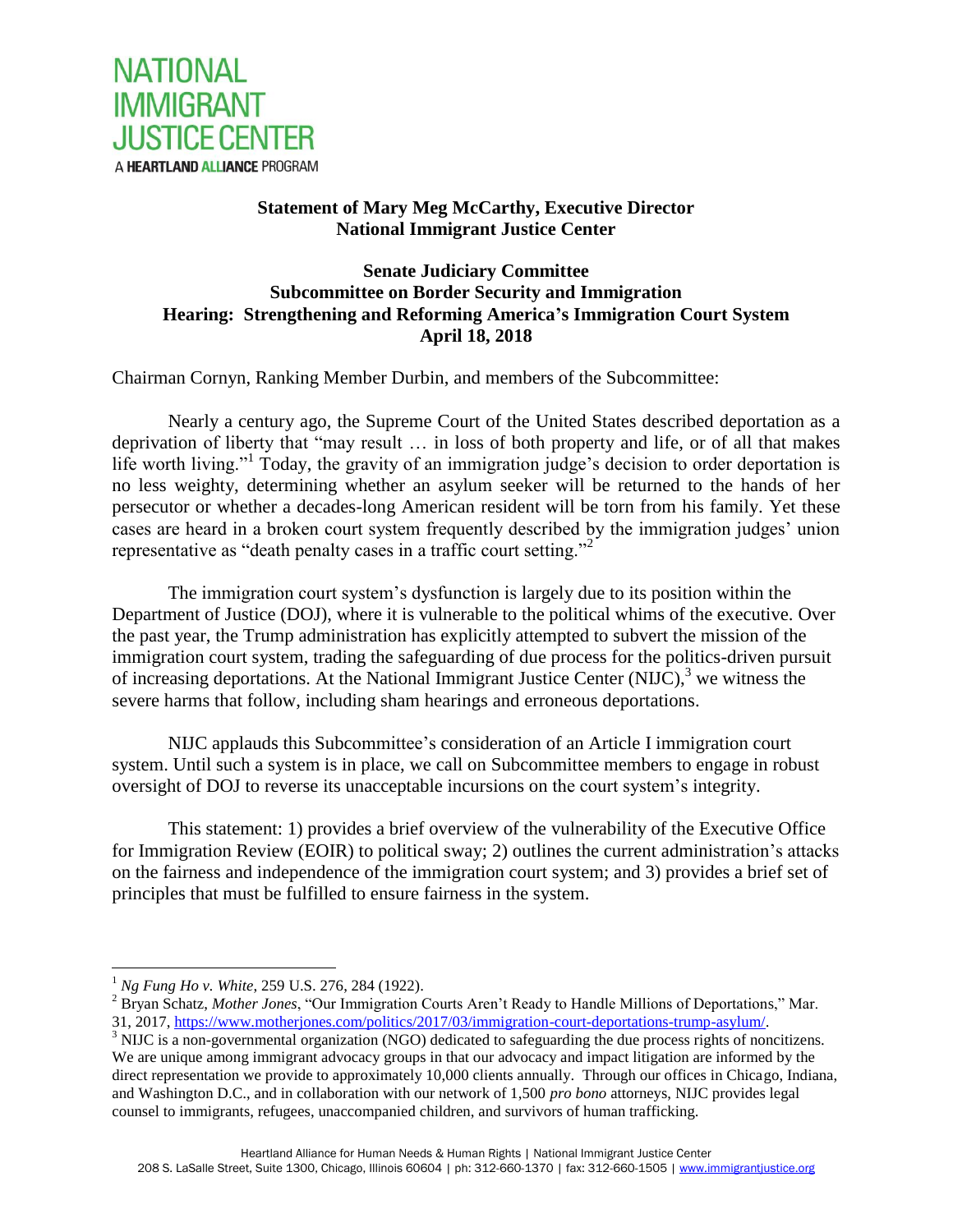### **I. The Executive Office for Immigration Review: a brief history of political sway**

The Executive Office for Immigration Review (EOIR) is a component of the Department of Justice that includes the immigration courts and their appellate body, the Board of Immigration Appeals (BIA). Unlike other judicial bodies, the immigration courts and the BIA lack meaningful independence from the executive because immigration judges and BIA members are appointed by the Attorney General.<sup>4</sup>

History has shown EOIR to be particularly vulnerable to improper political pressures and sway. In 2003, five members of the BIA were dismissed in what is now widely considered a politically motivated "purge" of left-leaning BIA members orchestrated by Attorney General John Ashcroft's leadership team.<sup>5</sup> Only a few years later, in 2008, the DOJ Office of the Inspector General found that high ranking officials under Attorney General Alberto Gonzales "committed misconduct, by considering political and ideological affiliations in soliciting and selecting [immigration judges]."<sup>6</sup>

The past decade has hardly been kinder, as judges have been repeatedly forced to rearrange their dockets by executive branch officials driven by political expediency, rather than evidence-based, impartial judicial administration.<sup>7</sup> As a result, the immigration court system today is extremely fragile, crippled by backlogs<sup>8</sup> and unacceptable disparities in decision making.<sup>9</sup> The deck is stacked against immigrants, who frequently speak to judges through interpreters, more often than not representing themselves in the face of a maze of complex

 $48$  U.S.C. § 1101(b)(4); 8 CFR 1003.1(a)(1).

<sup>5</sup> *See* Ricardo Alonso-Zaldivar and Jonathan Peterson, *Los Angeles Times*, "5 on Immigration Board Asked to Leave; Critics Call It a 'Purge,'" Mar. 12, 2003[, http://articles.latimes.com/2003/mar/12/nation/na-immig12.](http://articles.latimes.com/2003/mar/12/nation/na-immig12) 6 *See* Eric Lichtblau, *New York Times*, "Report Faults Aides in Hiring at Justice Dep't," July 29, 2008, [https://www.nytimes.com/2008/07/29/washington/29justice.html;](https://www.nytimes.com/2008/07/29/washington/29justice.html) U.S. Department of Justice Office of the Inspector

General and Office of Professional Responsibility, "An Investigation of Allegations of Politicized Hiring by Monica Goodling and Other Staff in the Office of the Attorney General," July 28, 2008, [https://oig.justice.gov/special/s0807/final.pdf.](https://oig.justice.gov/special/s0807/final.pdf)

<sup>&</sup>lt;sup>7</sup> See Hon. Paul Wickham Schmidt, The Federal Lawyer, "Immigration Courts: Reclaiming the Vision," May 2017, [http://www.fedbar.org/Resources\\_1/Federal-Lawyer-Magazine/2017/May/Features/Immigration-Courts-](http://www.fedbar.org/Resources_1/Federal-Lawyer-Magazine/2017/May/Features/Immigration-Courts-Reclaiming-the-Vision.aspx?FT=.pdf)[Reclaiming-the-Vision.aspx?FT=.pdf;](http://www.fedbar.org/Resources_1/Federal-Lawyer-Magazine/2017/May/Features/Immigration-Courts-Reclaiming-the-Vision.aspx?FT=.pdf) see *also* United States Government Accountability Office, Report to Congressional Requesters, ["Immigration Courts: Actions Needed to Reduce Case Backlog and Address Long-](http://www.gao.gov/assets/690/685022.pdf)[Standing Management and Operational Challenges,"](http://www.gao.gov/assets/690/685022.pdf) p. 124, June 2017.

 $8$  As of February 2018, the immigration courts were backlogged by 684,583 cases with an average wait time of 711 days. *See* TRAC, Immigration Court Backlog Tool, last accessed Apr. 8, 2018, [http://trac.syr.edu/phptools/immigration/court\\_backlog/.](http://trac.syr.edu/phptools/immigration/court_backlog/)

 $\frac{9}{9}$  A recent study showed that the particular judge assigned to an individual seeking asylum changes his or her odds of receiving asylum by over 56 percentage points. In the New York City immigration court, for example, the rate by which individual judges grant asylum varies from 41% to 97.8%. Compare this variance to the Atlanta court, where the grant rate spans 29.2% to 2.3%. *See* TRAC, "Asylum Outcome Increasingly Depends on Judge Assigned," Dec. 2, 2016, available at [http://trac.syr.edu/immigration/reports/447/.](http://trac.syr.edu/immigration/reports/447/) Immigration judges in Atlanta have been accused of overt bias against asylum seekers. *See* Christie Thompson, *The Marshall Project*, "America's Toughest Immigration Court," Dec. 12, 2016.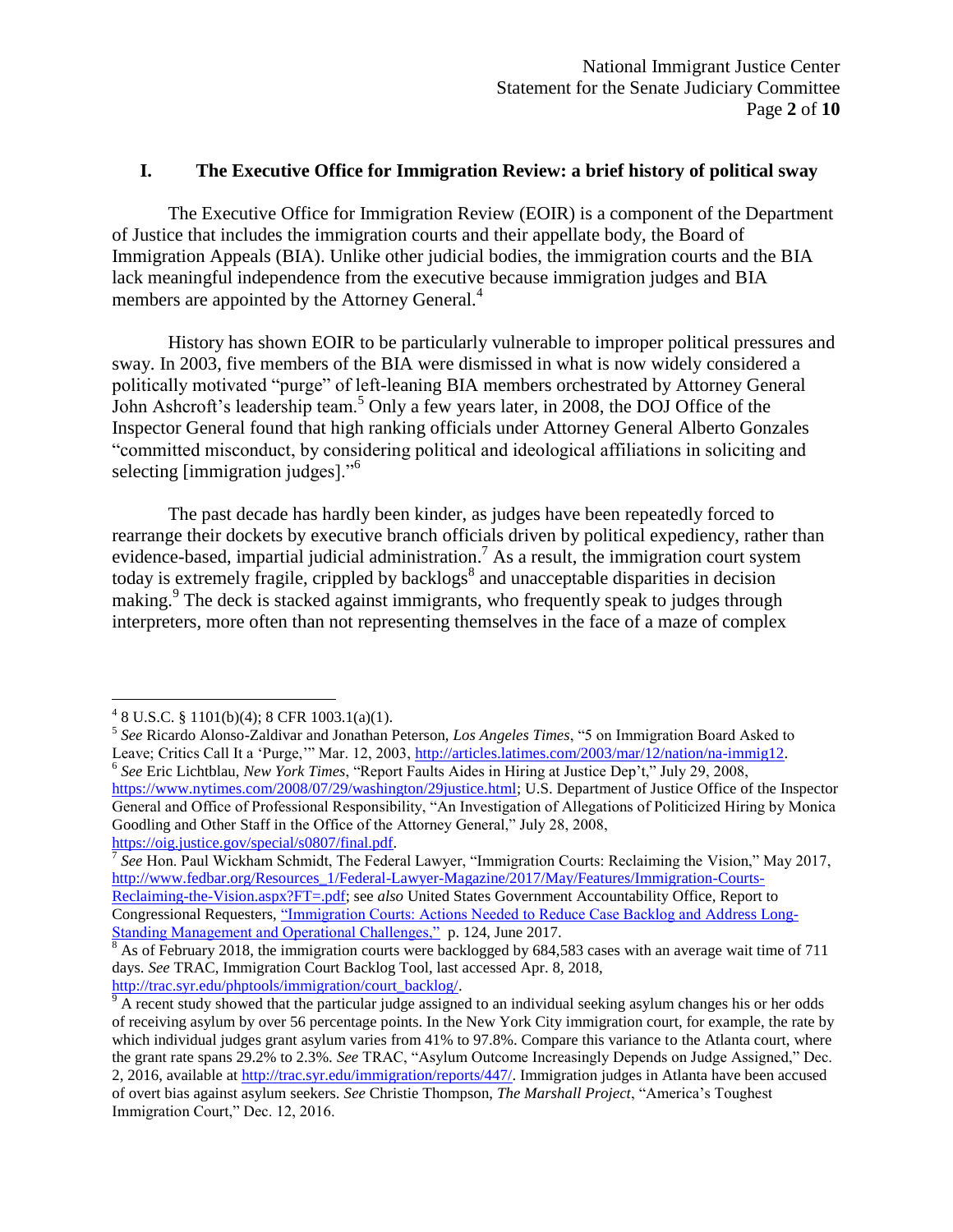laws,<sup>10</sup> and often in the immediate aftermath of having survived torture or severe persecution. When Jeff Sessions was appointed as Attorney General, the system already stood on the brink of chaos, unable to bear additional layers of incompetence and political machinations.

Perhaps no story demonstrates this reality better than that of NIJC client Roberto (pseudonym), who fled to the United States with his wife, daughter, mother, and brother and brother's family, scared for their lives after a cartel murdered his father and uncle and threatened the rest with death. Most of the family settled in the Chicago area and received hearing notices in the Chicago Immigration Court, but at different times and before different judges, all while Roberto remained detained with his case scheduled before the Omaha (Nebraska) Immigration Court. NIJC's representation of Roberto and his family included the filing of a parole (release) petition for Roberto with two different ICE offices in two different states, motions to consolidate the family's cases in two different courts, a motion to change venue, and a special motion to allow for an NIJC attorney to appear telephonically in the Omaha Immigration Court. When every single one of the motions were denied, NIJC reached out to the Assistant Chief Immigration Judge to note the prejudice that Roberto and his family would suffer if their cases were heard separately, not to mention the significant judicial inefficiency. Eventually, the family's cases were consolidated and in late 2017, Roberto and his family were granted asylum.

NIJC encourages members of Congress to consider how Roberto and his family would have fared without counsel, as the vast majority of immigrants facing deportation must, and more urgently how they would have fared in the wake of Attorney General Sessions' continued efforts to turn the immigration courts into an assembly line toward inevitable deportation, regardless of cost.

### **II. The Trump Administration: a case study in the need for judicial independence for the immigration court system**

Over the past year, Attorney General Sessions and other administration officials have issued a series of policies that aggressively threaten the integrity and independence of the immigration courts. The intent behind these policies is to engage the immigration court system to produce as many deportations as quickly as possible, as demonstrated by the administration's own rhetoric.<sup>11</sup> This section provides an overview of the most egregious of these policies;

 $10$  Nationally less than 40% of immigrants are able to obtain representation in their immigration court proceedings. *Access to Counsel in Immigration Court*, *supra* n. 13.

 $11$  In August 2017, for example, the Department of Justice issued a press statement touting statistics released by EOIR as a demonstration of the "return to rule of law" under the Trump administration. *See* Department of Justice Press Release 17-889, "Return to rule of law in Trump administration marked by increase in key immigration statistics," Aug. 8, 2017, [https://www.justice.gov/opa/pr/return-rule-law-trump-administration-marked-increase-key](https://www.justice.gov/opa/pr/return-rule-law-trump-administration-marked-increase-key-immigration-statistics)[immigration-statistics.](https://www.justice.gov/opa/pr/return-rule-law-trump-administration-marked-increase-key-immigration-statistics) The data included a showing of a 27.8 percent increase in total orders of removal over a six month period in 2017 as compared to the same period in 2016 and a finding that over 90 percent of cases decided by immigration judges engaged in "details" to border facilities (see Section II *infra*) resulted in deportation or removal. The statement equates an uptick in deportations with a "return to rule of law," a concerning conflation given that the mission of the immigration court system should be the fair adjudication of cases, whether they result in a removal or a grant of relief from deportation.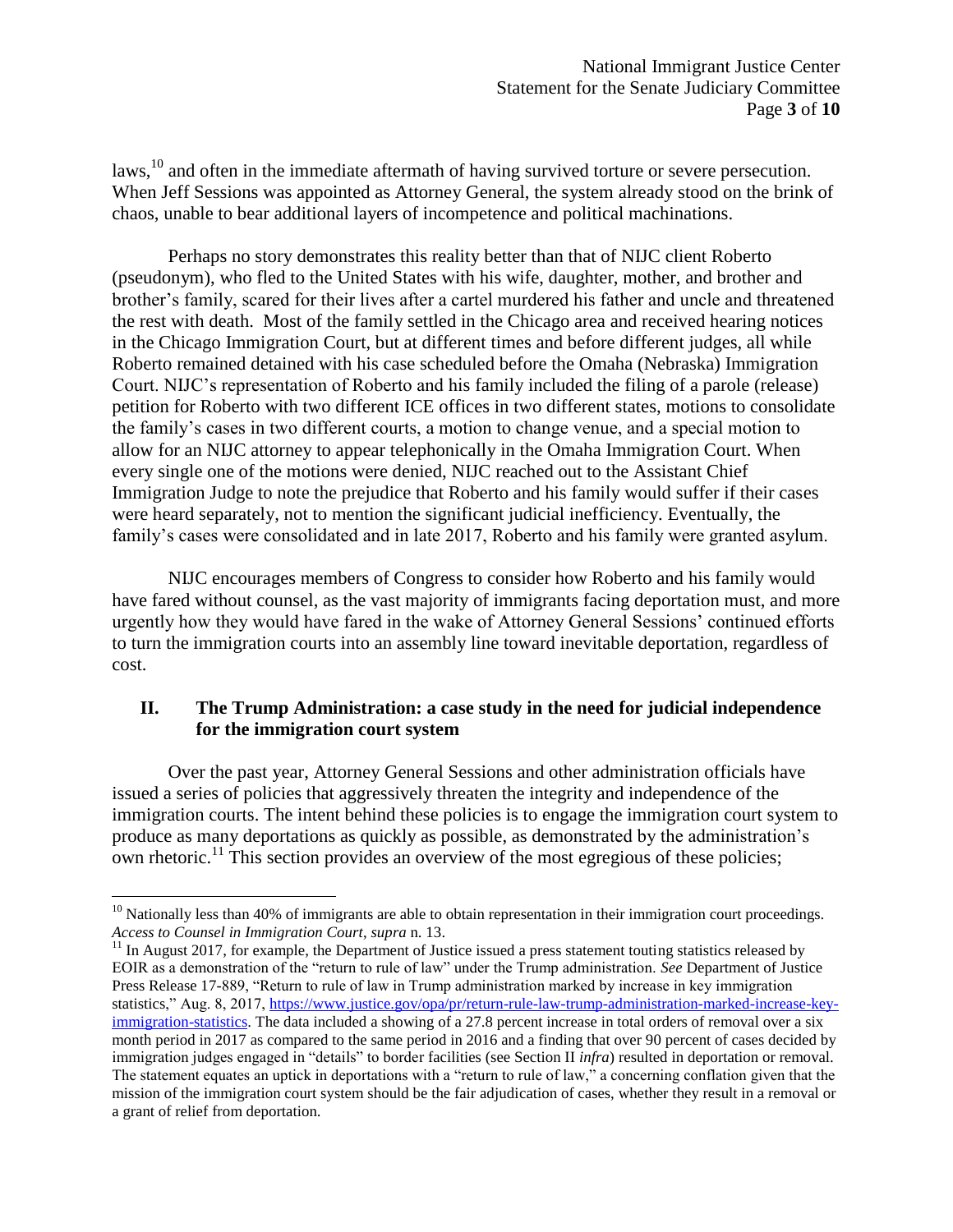viewed together, they are the strongest possible evidence supporting the need for the judicial independence and integrity that an Article I structure would provide for our nation's immigration courts.

#### A. Termination of basic legal service programs

On April 10, 2018, NIJC and immigration legal service providers across the country learned that the Department of Justice intends to terminate the Legal Orientation Program (LOP) and the Immigration Court Helpdesk program. The goals of these bipartisan programs are to improve judicial efficiency and help immigrants in detention navigate the immigration court process. Today, LOP services reach 38 detention facilities and over 50,000 detained people in desperate need of legal services.<sup>12</sup> LOP has long received bipartisan support from Congress, including a specific directive accompanying the 2018 government spending bill to sustain the program at existing funding levels. $13$ 

Terminating the LOP and help desk programs is a deliberate attempt to eliminate due process from the deportation process. Because more than four out of every five detained immigrants are unable to access legal representation,  $14$  LOP staff are the last and only line of defense for many detained individuals trying to understand how to represent themselves in their claims to asylum and other forms of protection in immigration court. Beyond the human impact, terminating the LOP program is fiscally irresponsible and will serve to *worsen* rather than ameliorate the immigration court backlog. A 2012 study conducted by the Department of Justice found that detained immigrants who received LOP completed their court proceedings more quickly and therefore remained detained for an average of six fewer days, yielding the government a net annual savings of more than \$17.8 million.<sup>15</sup>

Stories like that of NIJC client James (pseudonym) demonstrate the innumerable individual harms that will arise from terminating these programs, in addition to the fiscal and systemic efficiency setbacks. James, a West African medical student, was detained by ICE in a county jail where NIJC provided LOP services. Through LOP, James was able to meet with NIJC staff at the jail in early 2017. During the consultation, he explained his fears of being killed were he to return to his country. NIJC staff recognized that he was eligible for asylum and referred him to *pro bono* legal services, and he was granted asylum in later 2017. ICE released him from detention, and James has started a new life, safe from harm and free to pursue his medical vocation.

 $12$  For more information on the LOP program, visit: [https://www.justice.gov/eoir/legal-orientation-program.](https://www.justice.gov/eoir/legal-orientation-program)

<sup>&</sup>lt;sup>13</sup> See H. Rept. 115-231, 2018 Commerce, Justice, Science and Related Agencies Appropriations Bill, [https://www.congress.gov/congressional-report/115th-congress/house-report/231/1,](https://www.congress.gov/congressional-report/115th-congress/house-report/231/1) as adopted by the Explanatory Statement accompanying the 2018 Appropriations Bill, [https://www.congress.gov/crec/2018/03/22/CREC-2018-03-](https://www.congress.gov/crec/2018/03/22/CREC-2018-03-22-bk2.pdf) [22-bk2.pdf.](https://www.congress.gov/crec/2018/03/22/CREC-2018-03-22-bk2.pdf)

<sup>14</sup> Ingrid Eagly and Steven Shafer, American Immigration Council, *Access to Counsel in Immigration Court* (2016[\),](https://www.americanimmigrationcouncil.org/research/access-counsel-immigration-court) [https://www.americanimmigrationcouncil.org/research/access-counsel-immigration-court.](https://www.americanimmigrationcouncil.org/research/access-counsel-immigration-court)

<sup>15</sup> U.S. Department of Justice, *Cost Savings Analysis - the EOIR Legal Orientation Program*, Apr. 4, 2012, https://www.justice.gov/sites/default/files/eoir/legacy/2013/03/14/LOP\_Cost\_Savings\_Analysis\_4-04-12.pdf.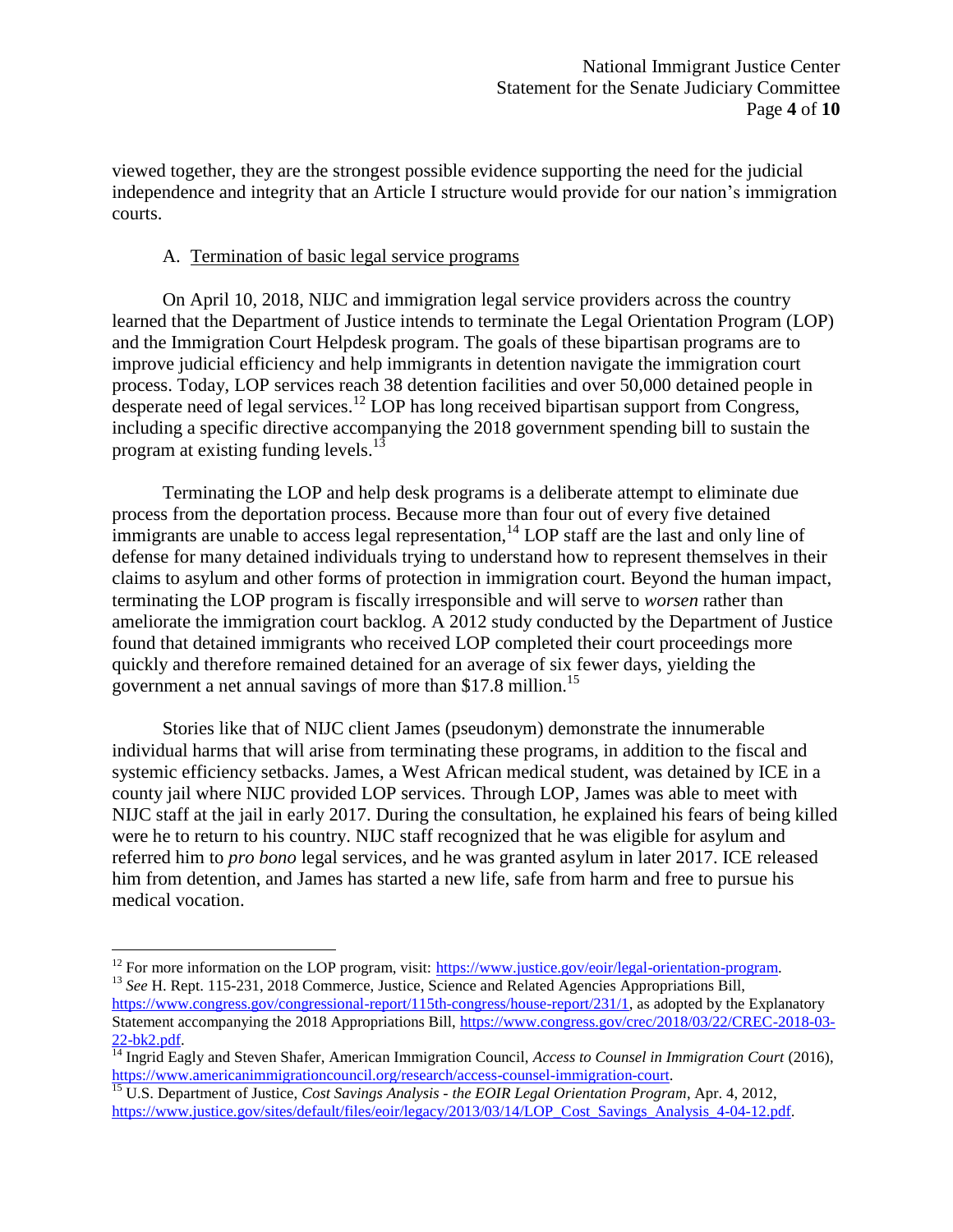# B. Immigration judge quotas

The DOJ is also moving forward with plans to impose case completion goals on immigration judges, requiring judges to complete at least 700 cases per year while meeting other numerical goals.<sup>16</sup> Immigration judges have voiced fierce resistance to this plan.<sup>17</sup> Ashley Tabaddor, an immigration judge and President of the National Association of Immigration Judges, has referred to the plan as "a recipe for disaster," noting that it will "impact the perception of the integrity of the court."<sup>18</sup> Her fellow immigration judge Lawrence Burman, secretary of the association, warns that the quota system will "slow down the adjudications" and make delays even worse.<sup>19</sup> Bruce Einhorn, who served as an immigration judge from 1990 to 2007, refers to the plan as an "affront to judicial independence and the due process of law."  $^{20}$ 

In the complex and harried immigration courts, the pressure of a quota system will inevitably require immigration judges to choose between their own job security and ensuring that cases are processed fairly. In recommending against the imposition of such quotas, *The Washington Post* editorial board forewarned that, "Judges would end up rushing through complex cases that require more time to reach a quota. If the hurry were extreme enough, a judge's brisk handling of a case might not meet the minimum standards for constitutionally required due process."<sup>21</sup> Furthermore, because there is no right to counsel in removal proceedings and representation rates are already critically low (more than 60% of all immigrants in immigration court are unable to find counsel),  $^{22}$  it is imperative that immigration judges be able to use their discretion to grant continuances so immigrants can find representation and, if they cannot, gather their evidence and prepare their cases.<sup>23</sup> The Association of Pro Bono Counsel—a membership organization of pro bono practice leaders—states that the imposition of

<sup>16</sup> *See* Betsy Woodruff, *The Daily Beast*, "New Quotas for Immigration Judges are 'Incredibly Concerning," Critics Warn, Apr. 2, 2018, [https://www.thedailybeast.com/new-quotas-for-immigration-judges-are-a-recipe-for-disaster](https://www.thedailybeast.com/new-quotas-for-immigration-judges-are-a-recipe-for-disaster-critics-warn?source=articles&via=rss)eritics-warn?source=articles&via=rss.<br><sup>17</sup> National Assessment Reserved and Reserved Assessment Reserved Assessment Reserved Assessment Reserved Bulletings.

<sup>17</sup> National Association of Immigration Judges, "Threat to Due Process and Judicial Independence Caused by Performance Quotas on Immigration Judges," Oct. 1, 2017, [http://www.aila.org/infonet/naij-states-that](http://www.aila.org/infonet/naij-states-that-performance-quotas-on-immigration)[performance-quotas-on-immigration.](http://www.aila.org/infonet/naij-states-that-performance-quotas-on-immigration)

<sup>18</sup> *Id.*

<sup>&</sup>lt;sup>19</sup> See Joseph Tanfani, *Los Angeles Times*, "Judges say Sessions' plan to speed up immigration courts won't work," Apr. 6, 2018[, http://www.latimes.com/politics/la-na-pol-immigration-courts-20180406-story.html.](http://www.latimes.com/politics/la-na-pol-immigration-courts-20180406-story.html) 

<sup>20</sup> Bruce Einhorn, *Washington Post*, "Jeff Sessions wants to bribe immigration judges to do his bidding," Apr. 5, 2018, [https://www.washingtonpost.com/opinions/jeff-sessions-wants-to-bribe-judges-to-do-his](https://www.washingtonpost.com/opinions/jeff-sessions-wants-to-bribe-judges-to-do-his-bidding/2018/04/05/fd4bdc48-390a-11e8-acd5-35eac230e514_story.html?noredirect=on&utm_term=.7f1894acd488)[bidding/2018/04/05/fd4bdc48-390a-11e8-acd5-](https://www.washingtonpost.com/opinions/jeff-sessions-wants-to-bribe-judges-to-do-his-bidding/2018/04/05/fd4bdc48-390a-11e8-acd5-35eac230e514_story.html?noredirect=on&utm_term=.7f1894acd488)

[<sup>35</sup>eac230e514\\_story.html?noredirect=on&utm\\_term=.7f1894acd488.](https://www.washingtonpost.com/opinions/jeff-sessions-wants-to-bribe-judges-to-do-his-bidding/2018/04/05/fd4bdc48-390a-11e8-acd5-35eac230e514_story.html?noredirect=on&utm_term=.7f1894acd488)

<sup>&</sup>lt;sup>21</sup> Editorial Board, *Washington Post*, "Sessions's plans for immigration courts would undermine their integrity," Oct. 22, 2017[, https://www.washingtonpost.com/opinions/sessionss-plan-for-immigration-courts-would-undermine](https://www.washingtonpost.com/opinions/sessionss-plan-for-immigration-courts-would-undermine-their-integrity/2017/10/22/ce000df6-b2aa-11e7-9e58-e6288544af98_story.html?utm_term=.a872b75eb400)[their-integrity/2017/10/22/ce000df6-b2aa-11e7-9e58-e6288544af98\\_story.html?utm\\_term=.a872b75eb400.](https://www.washingtonpost.com/opinions/sessionss-plan-for-immigration-courts-would-undermine-their-integrity/2017/10/22/ce000df6-b2aa-11e7-9e58-e6288544af98_story.html?utm_term=.a872b75eb400) 

<sup>22</sup> *See Access to Counsel in Immigration Court*, *supra* n. 13.

[https://www.americanimmigrationcouncil.org/research/access-counsel-immigration-court.](https://www.americanimmigrationcouncil.org/research/access-counsel-immigration-court)

 $\frac{23}{23}$  The Board of Immigration Appeals has explicitly held that "[c]ompliance with an Immigration Judge's case completion goals … is not a proper factor in deciding a continuance request…." *Matter of Hashmi,* 24 I. & N. Dec. 785, 793-94 (BIA 2009); *see also Hashmi v. Att'y Gen.*, 531 F.3d 256, 261 (3d Cir. 2008).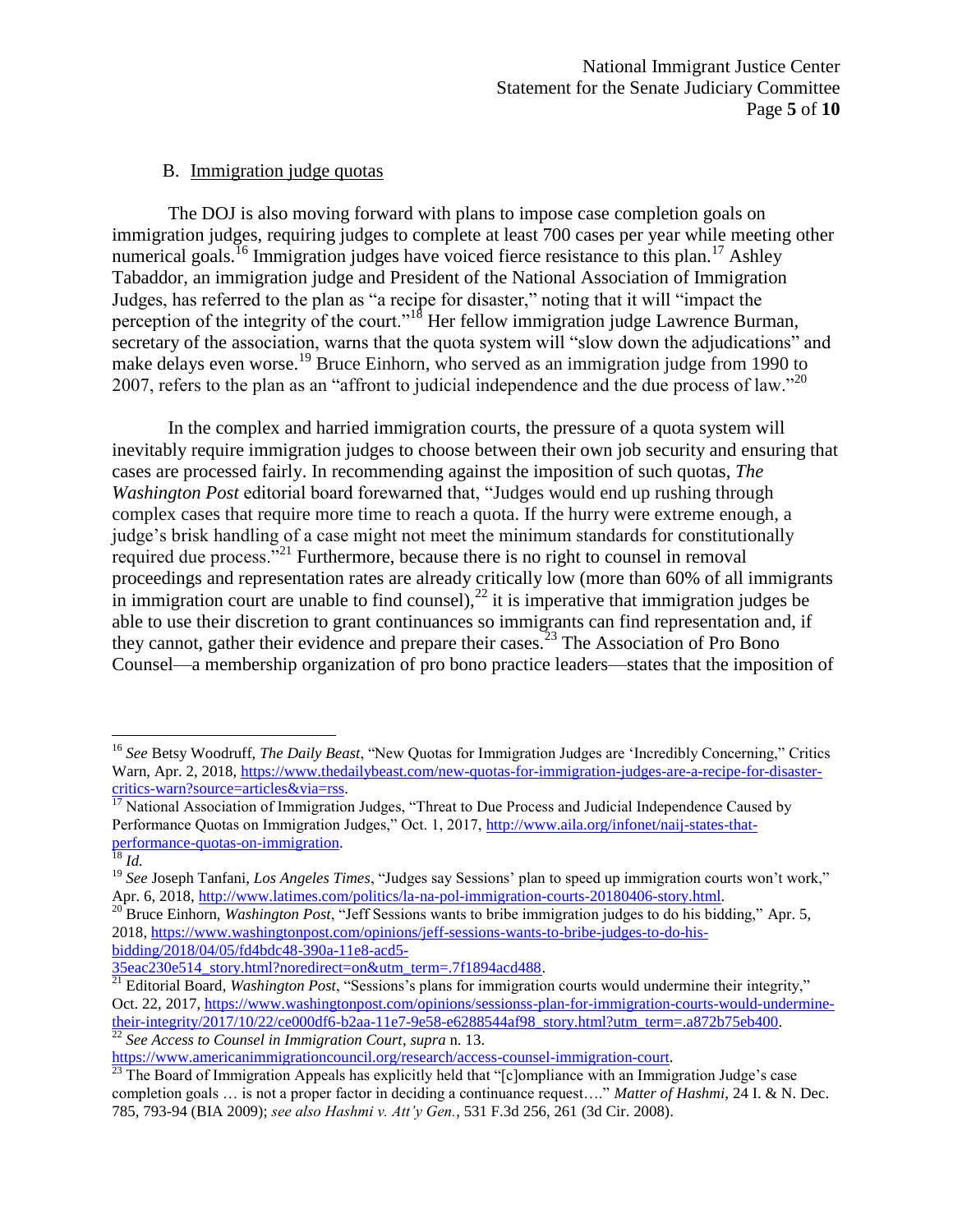quotas "will inevitably reduce our ability to provide pro bono representation to immigrants in need of counsel" for these very reasons.<sup>24</sup>

The imposition of case quotas is exactly the sort of political chicanery from which immigration judges—or any judge—must be protected. As former Immigration Judge Einhorn explains: "The Trump administration's intention is clear: to intimidate supposedly independent judges to expedite cases, even if it undermines fairness—as will certainly be the case for pro se respondents. Every immigration judge knows that in general, it takes longer to consider and rule in favor of relief for a respondent than it does to agree with ICE and order deportation. The administration wants to use quotas to make immigration judges more an arm of ICE than independent adjudicators."<sup>25</sup>

# C. Policies that curb immigration judge discretion to manage their dockets through the use of continuances and administrative closure

The imposition of case quotas heightens already urgent concerns among immigrants and their attorneys that cases will be rushed through the immigration court system as judges respond to policy pronouncements encouraging them to move quickly. In July 2017, EOIR issued an Operating Policies and Procedures Memorandum (OPPM) on the "efficient handling of motions for continuance," requiring judges to exercise caution in granting continuances to allow immigrants time to find counsel or for attorney preparation.<sup>26</sup> The policy memo casts blame on respondents' attorneys for case delays, despite recent findings by the Government Accountability Office (GAO) that attribute the majority of case delays in immigration court to the Department of Homeland Security (DHS) and the courts' own "operational-related" factors.<sup>27</sup>

The focus of EOIR leadership on speed is exacerbated by ICE's now routine refusal to join in almost any motion to the court for prosecutorial discretion, including previously routine requests for administrative closure.<sup>28</sup> As a result, noncitizens are squeezed from both sides, as EOIR pressures immigration judges to limit continuances and ICE refuses to support administrative closure of non-priority cases likely to end in relief from removal. Under the Trump administration, the immigration courts have seen a 64% decrease in the total rate of administrative closure grants.<sup>29</sup>

<sup>&</sup>lt;sup>24</sup> The letter is available at <u>https://immigrantjustice.org/sites/default/files/content-type/press-</u> [release/documents/2017-10/APBCo\\_Letter\\_to\\_Congress\\_re\\_Immigration\\_Court\\_Quotas\\_2017.pdf.](https://immigrantjustice.org/sites/default/files/content-type/press-release/documents/2017-10/APBCo_Letter_to_Congress_re_Immigration_Court_Quotas_2017.pdf)

<sup>25</sup> *See* Einhorn op-ed, *supra* n. 19.

<sup>&</sup>lt;sup>26</sup> U.S. Department of Justice, Executive Office for Immigration Review, "Operating Policies and Procedures" [Memorandum 17-01: Continuances,"](https://www.justice.gov/eoir/file/oppm17-01/download) July 31, 2017.

<sup>&</sup>lt;sup>27</sup> United States Government Accountability Office, Report to Congressional Requesters, "Immigration Courts: [Actions Needed to Reduce Case Backlog and Address Long-Standing Management and Operational Challenges,"](http://www.gao.gov/assets/690/685022.pdf) p. 124, June 2017.

<sup>28</sup> Human Rights First, *Tilted Justice: Backlogs Grow While Fairness Shrinks in U.S. Immigration Courts* (Oct. 2017), at pp. 18- 19, [https://www.humanrightsfirst.org/sites/default/files/hrf-tilted-justice-final%5B1%5D.pdf.](https://www.humanrightsfirst.org/sites/default/files/hrf-tilted-justice-final%5B1%5D.pdf)

<sup>&</sup>lt;sup>29</sup> Reade Levison, *Reuters*, "Exclusive: Under Trump, prosecutors fight reprieves for people facing deportation," Mar. 29, 2018[, https://www.reuters.com/article/us-usa-immigration-court-exclusive/exclusive-under-trump](https://www.reuters.com/article/us-usa-immigration-court-exclusive/exclusive-under-trump-prosecutors-fight-reprieves-for-people-facing-deportation-idUSKBN1H5187)[prosecutors-fight-reprieves-for-people-facing-deportation-idUSKBN1H5187.](https://www.reuters.com/article/us-usa-immigration-court-exclusive/exclusive-under-trump-prosecutors-fight-reprieves-for-people-facing-deportation-idUSKBN1H5187)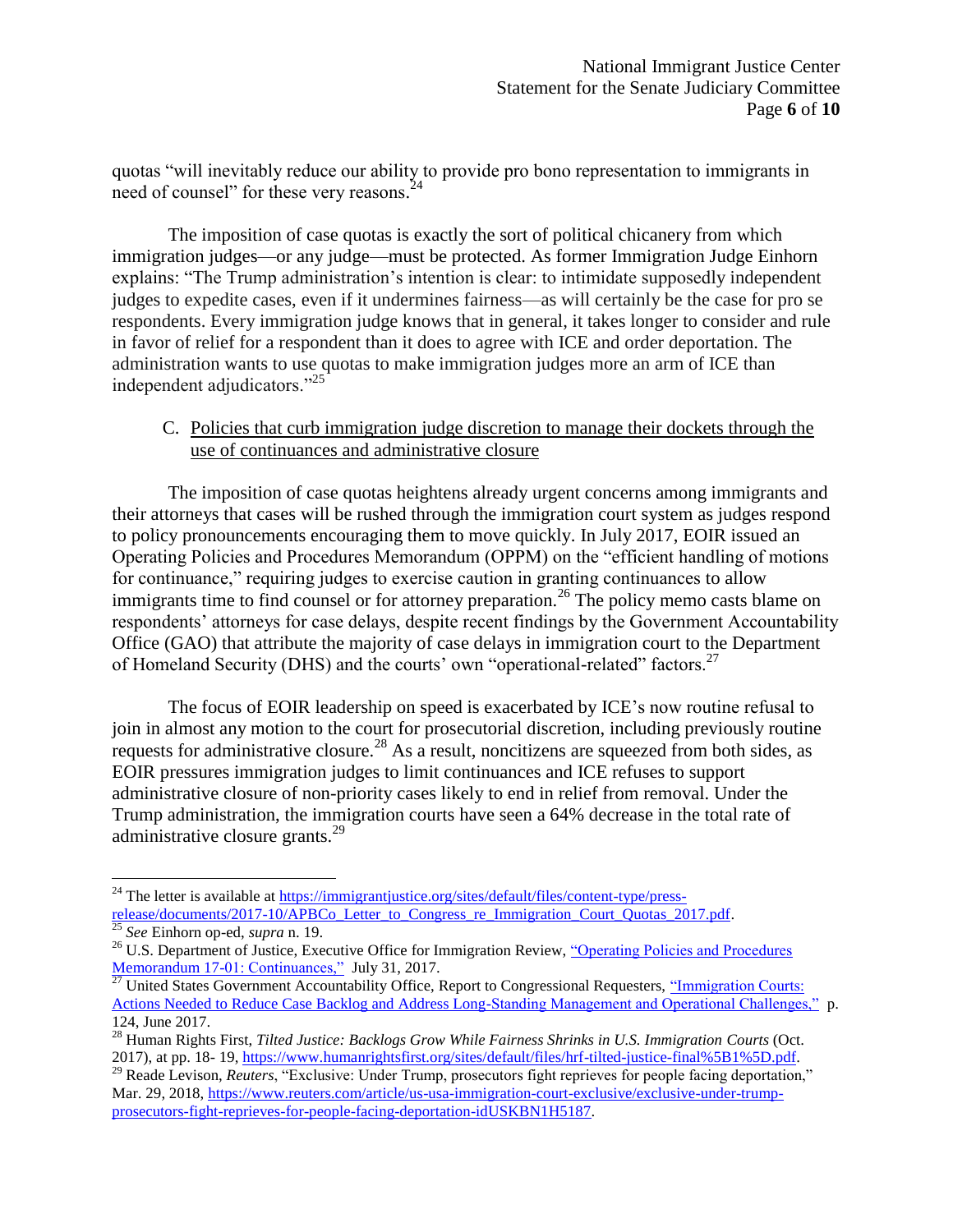These actions have already dramatically exacerbated the court's backlog. Recent statistics show that the backlog has grown by 145,000 cases since President Trump took office, compared to the average approximately 41,000-case growth each year under the Obama administration.<sup>30</sup>

# D. Detailing immigration judges to detained dockets in remote locations, scrambling the docket

Purportedly pursuant to the White House's January Executive Order regarding border security, EOIR began scrambling in early 2017 to remove immigration judges from alreadybacklogged immigration courts to be sent on one- to two-week "detail" assignments in courts in at least a dozen detention centers around the country.<sup>31</sup> Internal EOIR documents obtained by the National Immigrant Justice Center through FOIA<sup>32</sup> reveal that in the first months of the so-called "surging" of judges, more than 20,000 non-detained immigration court hearings were rescheduled when judges were sent on details. In many of the cases bumped from "home court" dockets, volunteer attorneys and clients traveled long distances to court only to learn from the court staff that their cases would not be heard that day. The human costs of these delays can be tragic; a delayed case can mean delayed protection and delays in reunification with spouses and children waiting abroad in dangerous conditions. $^{33}$ 

The scrambling of judges in pursuit of political ends has resulted in what former immigration judge and former Board of Immigration Appeals Chairman Paul Schmidt refers to

<sup>30</sup> *Id.*

<sup>&</sup>lt;sup>31</sup> These details were preliminarily announced via press release. *See* Executive Office for Immigration Review, "EOIR Provides New Hearing Location Details," Mar. 17, 2017,

[https://www.justice.gov/sites/default/files/pages/attachments/2017/03/17/noticeresixhls\\_03172017\\_1.pdf;](https://www.justice.gov/sites/default/files/pages/attachments/2017/03/17/noticeresixhls_03172017_1.pdf) Executive Office for Immigration Review, "EOIR Provides Information for Two New Hearing Locations," Mar. 24, 2017, [https://www.justice.gov/sites/default/files/pages/attachments/2017/03/24/noticenewhearinglocations03242017.pdf.](https://www.justice.gov/sites/default/files/pages/attachments/2017/03/24/noticenewhearinglocations03242017.pdf) <sup>32</sup> Meredith Hoffman, *Politico Magazine*, "Trump sent judges to the border. Many had nothing to do," Sep. 27, 2017, [https://www.politico.com/magazine/story/2017/09/27/trump-deportations-immigration-backlog-215649.](https://www.politico.com/magazine/story/2017/09/27/trump-deportations-immigration-backlog-215649) The FOIA documents are available on the National Immigrant Justice Center website at [http://immigrantjustice.org/immigration-surge-courts.](http://immigrantjustice.org/immigration-surge-courts) 

<sup>&</sup>lt;sup>33</sup> The Department of Justice issued a Press Statement last fall presenting statistics intended to support a conclusion that the "surge of immigration judges" had been successful. *See* Department of Justice Press Release, 17-1100, "Justice Department Releases Statistics on the Impact of Immigration Judge Surge," Oct. 4, 2017, [https://www.justice.gov/opa/pr/justice-department-releases-statistics-impact-immigration-judge-surge.](https://www.justice.gov/opa/pr/justice-department-releases-statistics-impact-immigration-judge-surge) The statistics provided in this statement, however, presented a misleading picture of the actual functioning of the immigration court system. For example, the statement claimed that "the mobilized immigration judges have completed approximately 2,700 more cases than expected if the immigration judges had not been detailed." A DOJ spokesperson clarified to the press that this number was calculated "by using historical data to compare the cases judges were projected to complete at their home courts with those they completed at the surge courts." Allegra Kirkland, "What Trump's DOJ's numbers don't say about immigration court backlog," Oct. 20, 2017, [https://talkingpointsmemo.com/muckraker/doj-numbers-dont-tell-full-story-immigration-judge-surge.](https://talkingpointsmemo.com/muckraker/doj-numbers-dont-tell-full-story-immigration-judge-surge) But this comparison of detained to non-detained court processing is, according to National Association of Immigration Judges' President Emeritus Dana Marks, "comparing apples to oranges" because "detained dockets always have a higher volume and a greater percentage of cases where people are not eligible to seek some reprieve from removal or are not inclined to because they don't want to remain in custody." *Id.*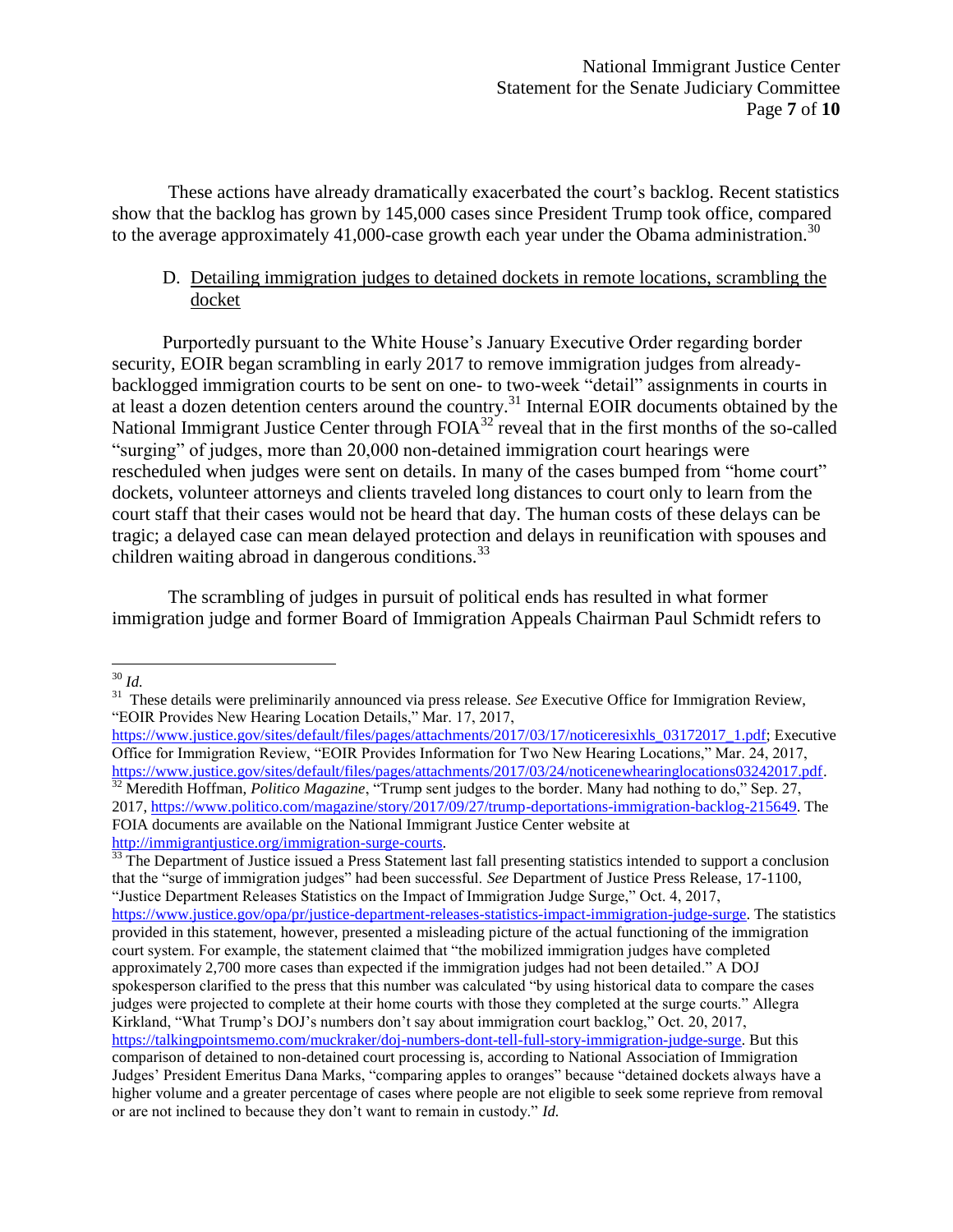as "aimless docket reshuffling," leaving the court in chaos.<sup>34</sup> "[T]he idea of the prioritization," Judge Schmidt writes, "was to remove most of those recently crossing the border to seek protection, thereby sending a 'don't come, we don't want you' message to asylum seekers. But, as a deterrent, the program has been *spectacularly* unsuccessful…. There must be structural changes so that the immigration courts are organized and run like a *real* court system, *not* a highly bureaucratic agency. This means that *sitting immigration judges*, like in all other court systems, must control their dockets. The practice of having administrators in Falls Church, Va., and bureaucrats in Washington, D.C.—none of whom are sitting judges—be responsible for daily court hearings and manipulate and rearrange local dockets in a vain attempt to achieve policy goals unrelated to fairness and due process for individuals coming before the immigration courts, must *end*."<sup>35</sup>

E. The Attorney General's misuse of his certification power to reshape the federal immigration laws

Amidst the scrambling of dockets and pressure cooker atmosphere for immigration judges, the Attorney General is now taking dramatic steps to undermine rights through the manipulation of the immigration law itself. The Attorney General possesses the authority to refer cases of the Board of Immigration Appeals to himself for review.<sup>36</sup> Long criticized as an unusual and potentially dangerous grant of judicial authority to the executive branch, $37$  this authority has become a weapon in the hands of Attorney General Sessions. Historically the practice has been sparingly used, with an average of 1.7 certified decisions annually between 1999 and 2009.<sup>38</sup> In just over a year in office, however, the Attorney General has certified four cases to himself, all signaling an intent to massively curtail the rights of asylum seekers and migrants in removal proceedings:

> *i. Matter of L-A-B*-*R*-: <sup>39</sup> In this case, the Attorney General will render his own decision as to when "good cause" supports an immigration judge in granting a continuance so that an immigrant facing removal proceedings may obtain complete adjudication of a collateral matter that will impact her eligibility for relief from removal. Such continuances are necessary in a variety of circumstances, such as when an individual is facing deportation proceedings in immigration court while awaiting a decision by United States Citizenship and Immigration Services on her application to adjust status to lawful permanent resident through a United States

<sup>&</sup>lt;sup>34</sup> Hon. Paul Wickham Schmidt, The Federal Lawyer, "Immigration Courts: Reclaiming the Vision," May 2017, [http://www.fedbar.org/Resources\\_1/Federal-Lawyer-Magazine/2017/May/Features/Immigration-Courts-](http://www.fedbar.org/Resources_1/Federal-Lawyer-Magazine/2017/May/Features/Immigration-Courts-Reclaiming-the-Vision.aspx?FT=.pdf)[Reclaiming-the-Vision.aspx?FT=.pdf.](http://www.fedbar.org/Resources_1/Federal-Lawyer-Magazine/2017/May/Features/Immigration-Courts-Reclaiming-the-Vision.aspx?FT=.pdf)

<sup>35</sup> *Id.* 

<sup>36</sup> *See* 8 C.F.R. § 1003.1(h).

<sup>&</sup>lt;sup>37</sup> See, e.g., Laura S. Trice, "Adjudication by fiat: the need for procedural safeguards in Attorney General review of Board of Immigration Appeals decisions," 85 New York Univ. Law Rev. 1766, Nov. 2010, <http://www.nyulawreview.org/sites/default/files/pdf/NYULawReview-85-5-Trice.pdf> ("In this context, the lack of procedural requirements for Attorney General certification results in haphazard, secretive, and sometimes politicized review, with process determined by the Attorney General in an ad hoc, case-by-case manner."). <sup>38</sup> *See id.*

<sup>&</sup>lt;sup>39</sup> *Matter of L-A-B-R-*, 27 I. & N. Dec. 245 (A.G. 2018), https://www.justice.gov/eoir/page/file/1045661/download.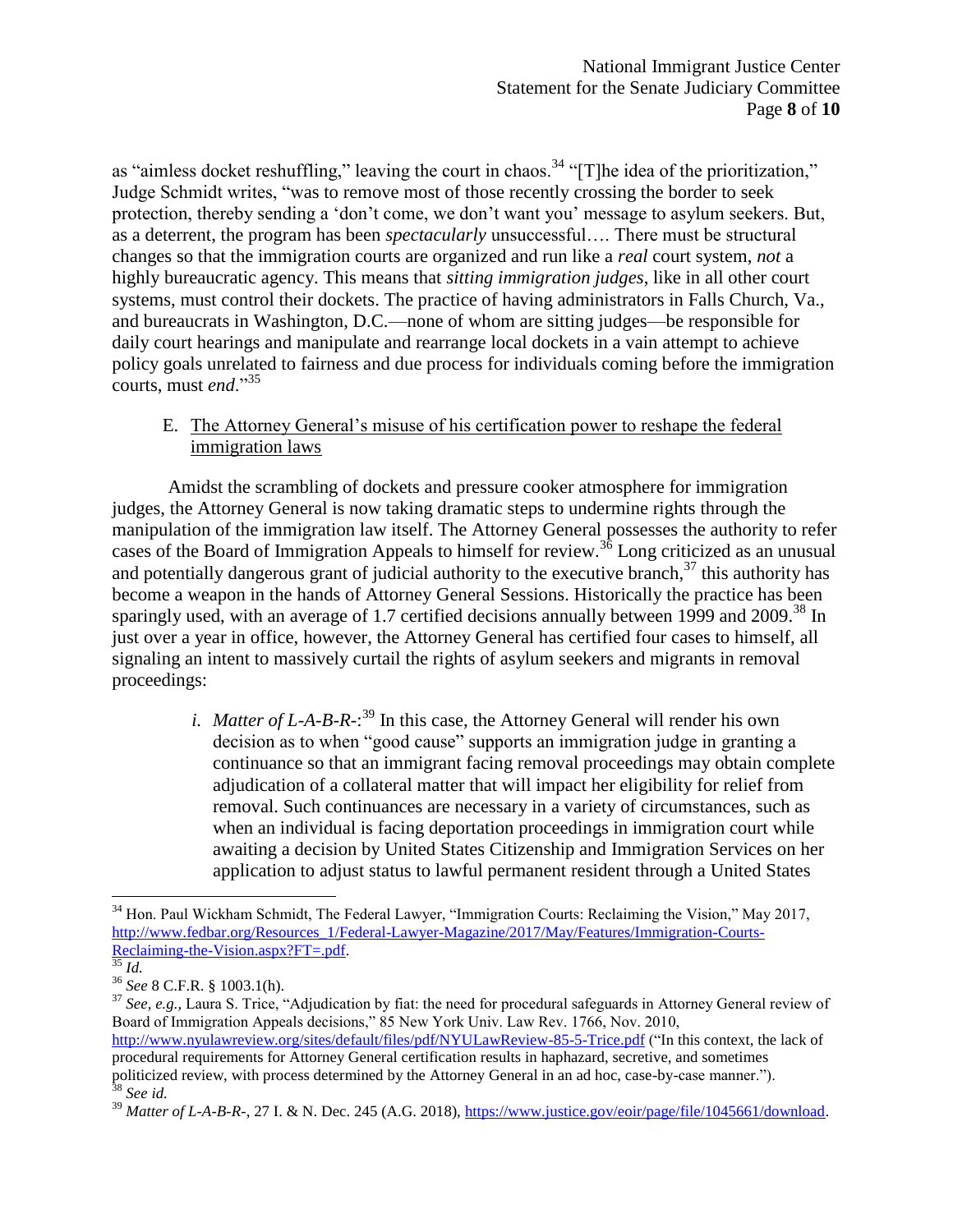citizen family member. In an unexplained cloak-and-dagger move, DOJ refuses to provide any information about the underlying case, an unpublished BIA decision. This means that anyone wishing to respond to the Attorney General's call for briefing from *amici curiae* must proceed in total ignorance of the facts of the case and the underlying decision's analysis.

- ii. *Matter of A-B-*:<sup>40</sup> In this case, the Attorney General will review the question of whether and under what circumstances victims of "private criminal activity" merit protection under the United States asylum laws. Because the underlying case in *A-B-* is that of a woman seeking protection from the devastating physical and emotional violence she suffered at the hands of her domestic partner in her country of origin, there is grave reason to fear that the Attorney General may use this decision to "turn back the clock on the protections we offer survivors of domestic violence" or, even more broadly, strip the immigration court system of its capacity to offer legal protection to wide swaths of refugees who have suffered gender-based and other harms at the hands of non-state actors unchecked by their own governments. $41$
- iii. *Matter of E-F-H-L-*:<sup>42</sup> In this case, the Attorney General referred to himself and then vacated as moot a previous Board decision holding that a respondent applying for asylum and withholding of removal is entitled to a full evidentiary hearing. This decision is baffling both in its cruelty and potential illegality considering that the governing regulations and myriad federal courts have upheld the right to asylum applicants to an evidentiary hearing to "resolve factual issues in dispute."<sup>43</sup> Advocates fear that the decision will be used, in a system where approximately one in five asylum seekers are forced to submit their asylum application without the assistance of an attorney, to summarily deport refugees unable to properly document and articulate their asylum claims.<sup>44</sup>
- iv. *Matter of Castro-Tum*:<sup>45</sup> In this case, the Attorney General has certified to himself the question of whether immigration judges and the BIA possess the authority to administratively close a pending removal proceeding. Administrative closure, despite its recent prominence as a political football, is in fact an ordinary "docket management tool" that gives immigration judges the often crucial authority to

 $\overline{a}$ <sup>40</sup> *Matter of A-B-*, 27 I. & N. Dec. 277 (AG 2018), [https://www.justice.gov/eoir/page/file/1041481/download.](https://www.justice.gov/eoir/page/file/1041481/download) <sup>41</sup> Tahirih Justice Center, "Asylum Under Threat: the AG's Review of Matter of A-B-," Mar. 14, 2018,

[http://www.tahirih.org/wp-content/uploads/2018/03/Background-on-Asylum-for-Survivors-of-Violence-1.pdf.](http://www.tahirih.org/wp-content/uploads/2018/03/Background-on-Asylum-for-Survivors-of-Violence-1.pdf) <sup>42</sup> *Matter of E-F-H-L-*, 27 I. & N. Dec. 226 (A.G. 2018), [https://www.justice.gov/eoir/page/file/1040936/download.](https://www.justice.gov/eoir/page/file/1040936/download)  <sup>43</sup> 8 C.F.R. § 1240.11(c)(3); *see also* Lory Rosenberg, ILW.com blog, "Much Sound and Fury: Matter of E-F-H-L-, 27 I&N Dec. 226 (A.G. 2018)," [http://blogs.ilw.com/entry.php?10427-Much-Sound-and-Fury-Matter-of-E-F-H-L-](http://blogs.ilw.com/entry.php?10427-Much-Sound-and-Fury-Matter-of-E-F-H-L-27-I-amp-N-Dec-226-(A-G-2018))[27-I-amp-N-Dec-226-\(A-G-2018\).](http://blogs.ilw.com/entry.php?10427-Much-Sound-and-Fury-Matter-of-E-F-H-L-27-I-amp-N-Dec-226-(A-G-2018))

<sup>44</sup> *See* Antonio Olivo, *Washington Post*, "Advocates say Sessions's decision to toss rule on asylum hearings endangers thousands," Mar. 7, 2018, [https://www.washingtonpost.com/local/social-issues/advocates-sessions](https://www.washingtonpost.com/local/social-issues/advocates-sessions-decision-to-toss-rule-on-asylum-hearings-endangers-thousands/2018/03/07/24b63b24-2214-11e8-94da-ebf9d112159c_story.html?utm_term=.e193b5f85e49)[decision-to-toss-rule-on-asylum-hearings-endangers-thousands/2018/03/07/24b63b24-2214-11e8-94da](https://www.washingtonpost.com/local/social-issues/advocates-sessions-decision-to-toss-rule-on-asylum-hearings-endangers-thousands/2018/03/07/24b63b24-2214-11e8-94da-ebf9d112159c_story.html?utm_term=.e193b5f85e49)[ebf9d112159c\\_story.html?utm\\_term=.e193b5f85e49](https://www.washingtonpost.com/local/social-issues/advocates-sessions-decision-to-toss-rule-on-asylum-hearings-endangers-thousands/2018/03/07/24b63b24-2214-11e8-94da-ebf9d112159c_story.html?utm_term=.e193b5f85e49)*.* 

<sup>45</sup> *Matter of* Castro-Tum, 27 I&N Dec. 187 (A.G. 2018), [https://www.justice.gov/eoir/page/file/1022366/download.](https://www.justice.gov/eoir/page/file/1022366/download)